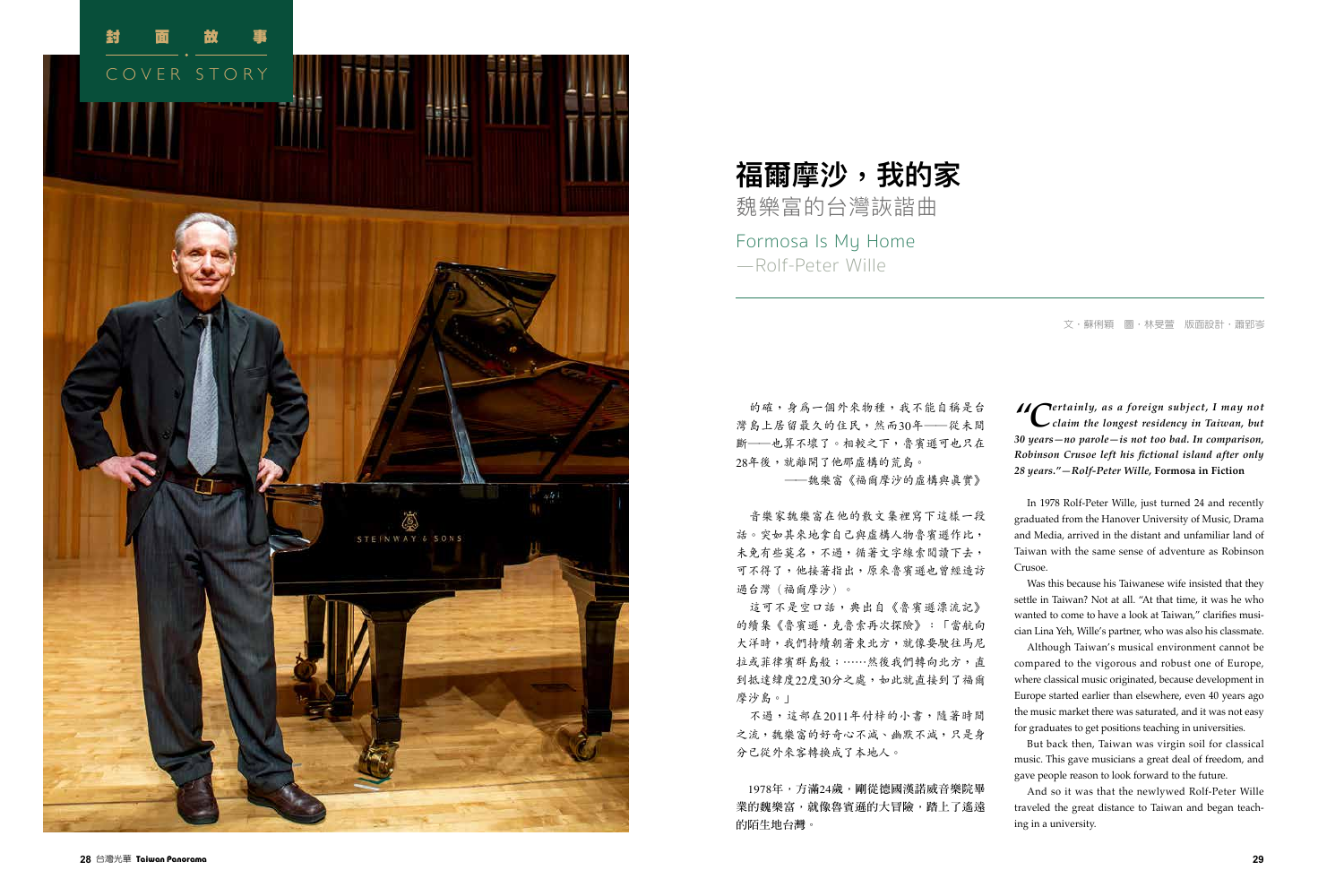**這難道是因為,他的台灣妻子執意返台定居的緣 故?非也,「當時,是他想來台灣看看。」魏樂富 的伴侶,同時也是同窗、音樂家葉綠娜澄清地說。**

**雖說,台灣的音樂環境終究比不上古典音樂的 發源地──西歐那樣地蓬勃、健全,但也由於西 歐發展得早,即便是**40**年前,音樂市場也早已飽 和,畢業生若想在大學裡謀教職,並不容易。**

**反觀當時台灣的音樂環境,正是古典音樂的處 女地,才萌發、亟待建立的環境,賦予音樂家高度 的自由,也讓人對未來懷有憧憬,「而且在台灣, 我們可以在大學,教到最好的學生。」葉綠娜說。**

**就這樣,結了婚的魏樂富,以此為契機遠渡重 洋,來到台灣進入大學執教。**

**即便歐亞距離並不是那麼遙遠,加上音樂家工 作的特殊性,時常得在世界各地巡迴,孰料自此 以後,魏樂富也就不曾再回到德國長居,頂多為 期數月的暫留,說來,是真正以台灣為家。**

**而就在**2018**年**7**月,他在自家附近的台北大安 區戶政事務所領到了台灣身分證,正式與你我一 般成為名正言順的台灣公民。**

# 一名德國人在台灣

**作為一名曾經的異鄉人,魏樂富在台灣的生活 自然有許多的驚奇(或者該說是不適應),「不 過還年輕的時候,都可以忍耐。」他天來飛一 句,令人忍俊不住。**

**最大的不同,正是德國人對於時間、空間的嚴 謹與界線分明,不論私人空間、公共領域皆然。**

**深諳兩國民情大不同的葉綠娜解釋:「像是在 德國人的家,東西都是有固定的位置,就算小孩 子也不能隨便亂動。」這對於總是一派隨興的台 灣人來說,簡直難以想像。**

**仔細觀察魏樂富與葉綠娜的家,大量的生活什 物堆砌起的空間,卻自有邏輯,琴房裡的鋼琴上**

**鋼琴搬到台北街頭,兩人以精湛的四手聯彈,引起大眾矚目。(葉綠娜提供)** Wille and his wife Lina Yeh attracted a great deal of attention when they performed exquisite piano duets in the streets of Taipei. (courtesy of Lina Yeh)



### **魏樂富將自己在台灣生活的所見、 所感,化作超越語言隔閡、直指人心 的動人旋律。**

Rolf-Peter Wille has transformed his experience of life in Taiwan into touching melodies that transcend the language barrier and go directly to people's hearts.



## **A German in Taiwan**

As an outsider at first, there were naturally many surprises (or perhaps one should say things that were difficult to adapt to) for Wille in daily life in Taiwan. "However, I was still young then and I could put up with anything." You can't help but laugh when he says this.

The biggest difference was the strict understanding Germans have of space and of its clear boundaries. This not only applies to private space, but also to public space.

Lina Yeh, who understands well the great differences in the cultures of the two countries, explains: "For example, in German homes, everything has its designated place, and even children are not permitted to move things around as they please." Taiwanese, who tend to be rather casual in this respect, find this very difficult to understand.

Because Wille's profession is music education, often students come to his house to take piano lessons. Wille recalls that once a parent accompanied a student to a lesson. "The parent was continually saying, 'Teacher, take it easy, take it easy,' and then he went off and opened our refrigerator." Says Wille, "If this happened in Germany, you could call the police."

It is said that Germans, who have clear spatial logic, have to get to know the place where they live, including its coordinates, geography, hydrology, and roadways, beginning from their entry into primary school. It's as if not knowing your own location in this vast world would make it impossible to settle down and get on with your life.

Wille brought this spirit into play in Taiwan. Starting

off with the Da'an District of Taipei City, where he lives, he rode his bicycle through the streets and lanes, drew a map marking out the major roadways, and memorized it. "I discovered that Da'an District has a shape similar to Frederick II, the King of Prussia." He shows us his hand-drawn map and at first glance there really is some resemblance.

## **Looking at Taiwan with humor**

Like many Germans, when Wille is not smiling the hard lines on his face make him look quite stern. But as he speaks, in his foreign-accented Chinese sprinkled with German and English, witticisms pour forth. It matches the humorous writing style of his book—the phrase "the style mirrors the writer" is right on the nose.

The large cultural gap has given rise to many comical experiences for Wille. In particular, the Chinese language, which is quite difficult for foreigners, often causes misunderstandings. Lina Yeh recalls: "Once we were talking with a friend who said that after marriage there are many areas that require compromise [*tuoxie* in Chinese]. Wille asked, 'Why do you have to take your shoes off [also pronounced *tuoxie*] after getting married?'"

Because Wille meets the collisions between heterogeneous cultures with humor, one surprising event after another has played out in his life.

The couple both love antiques. Inside their home, there are so many old objects integrated into the living space that you can't take them all in at first look. They have everything from an old temple door painted with door gods, beautifully crafted *dougong* (interlocking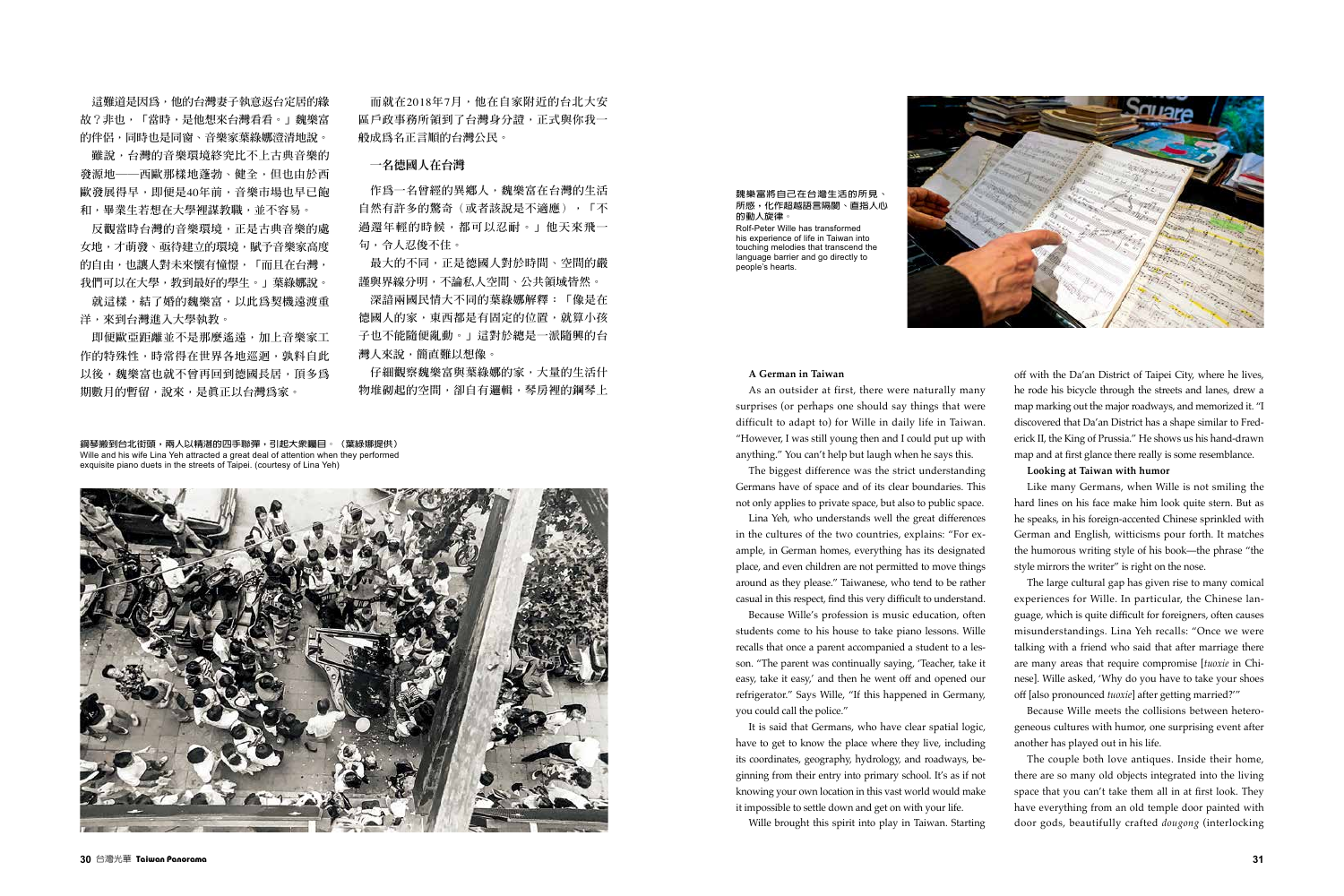

**堆疊著大量琴譜,魏樂富說:「這是上課用的, 還有最近會用到的。」至於書房裡,一大落一大 落猶如圖書館一般的海量收藏,則嚴謹地按照** ABC**順序排放。**

**由於從事音樂教育,家裡時常有學生來上課 學琴,魏樂富回憶,有一次家長陪同學生前來習** 琴,「家長一直說,老師不要忙、不要忙,然後 **自己走去開我們的冰箱,」魏樂富說,「這要是 在德國,都可以叫警察了。」**

像極了許多的德國人,魏樂富不笑的時候, **鋼硬的臉部線條,看上去十分嚴酷,然而說起話**

**據聞,空間邏輯條理分明的德國人,從進入小 學開始,就得了解自己的居住地,包含座標、地 理、水文、道路等,儼然不知自己在大千世界中 的座標,就無以安身立命。**

**魏樂富也將這種精神,實踐在台灣。他以居住的 台北市大安區為基地,騎著腳踏車穿街走巷,也繪 製了地圖,標記出重要幹道,牢記於心,「我發 現大安區的形狀像德國的普魯士國王──腓特列二 世。」他秀出自己的手繪,乍看下還真有幾分肖似。**

**在新居地中疊合上對故鄉的回憶,想來這也是 這名新住民,試圖扎根的方式吧。**

# 幽默看台灣

#### **鋼琴重奏尤其講求默契,國際上許多知名搭檔均由 夫婦或家人組成。**

Piano duos and duets require a deep rapport between the players. Many of the internationally most famous pairings comprise a husband and wife or members of the same family.

**來,一口外國腔的中文,夾雜著德語、英語,妙 語如珠不斷,十足領略書中的詼諧文風,「文如 其人」所言不虛。**

**因著文化差異甚大,魏樂富也鬧過不少笑話,尤 其對外國人來說相當棘手的中文,常是引發誤會的 主因,葉綠娜的回憶:「有一次朋友聊天,談結 婚之後有許多事需要『妥協』,他問,結婚之後 為什麼需要『脫鞋』?」**

**舉凡此類的笑話簡直不勝枚舉,「學生的家長 打電話來,他問對方叫什麼,家長回答說『雙木 林』,後來他叫了人家一個學期的雙太太,沒想 到對方居然也接受了。」**

**「還有一次,他說他有一位學生叫『木子 李』,我不信,他還要我打電話去,等我真的 打過去說要找『木子李』,居然還真的找得到 人。」台灣人對於外國人釋出的體貼與無聲的善 意,令魏綠娜也覺得驚奇。**

**異質文化的激盪與碰撞,因著魏樂富的幽默以 待,在生活裡演繹成一次次的驚奇。**

**又好比夫婦倆都喜歡骨董,在魏樂富與葉綠娜的 家中,一眼望不盡的古物融入在生活空間中,從廟 宇中搬來,繪製著門神的廟門、精工瑰麗的斗拱、 多寶格的書櫃,以及大量的神像、人偶與動物雕 塑⋯⋯比一般人傳統的台灣家庭都來得古色古香。**



**兩人合作演出音樂話劇, 除了樂器演奏,同時兼有 口白,猶如電影配樂, 氣氛張力十足。** Wille and Yeh perform a melodrama together, not only playing their instruments but also speaking the dialogue. The music is like a movie soundtrack, in a performance full of suspense.

wooden brackets that link columns and crossbeams in traditional Chinese architecture), and miniature curio cabinets, to a large number of deity statues, puppets, and sculptures of animals. It has more of an atmosphere of antiquity than a typical traditional Taiwanese home.

However, the most numerous and eye-catching objects in his collection—the ones that make you laugh out loud—are his more than 30 urinal bottles, mostly antique ceramic ones.

As Wille gathers together the bottles, which are normally scattered about his home as decorative objects, to show them to us, he says: "The pattern on this one is very special." He points to one with a delicate blue-green design on it and tells us it was the starting point for his unusual collection.

Yeh recalls the serendipitous origins of this collection: "This was not started on purpose. Once we were in Tainan and we met an antiques shop owner who kept pestering Rolf-Peter to buy something until he couldn't stand it anymore. He pointed to some celadon porcelain, and asked whether the antiques dealer had a urinal bottle with the same design on it. Surprisingly enough he did, so we were left with little choice but to buy it!" Once word got out, some people donated bottles off their own bat, while others came forward to peddle some. Over decades his collection has grown, unplanned, to its now considerable size.

For the past 40 years, the joys and sorrows of life in a new land have percolated into Wille. But when asked if he has any regrets, he replies, deadpan as ever: "When I first got here, I didn't think I would stay. Whenever anything ridiculous or funny happened, I would say to myself, 'Wait until you get back to Germany, you can tell these stories to your friends.'" But now that his status in Taiwan has changed, he dramatically expresses regret: "Now I'll never be able to do that!"

For now, both Taiwan and Germany are "home."

# **A German immigrant sets down roots**

In October of 2016, the government of Taiwan finally changed the law to recognize dual citizenship, and many foreigners began actively trying to become citizens of Taiwan.

However, Wille, who originally thought to apply for naturalization under the category of "high-level professionals," continually hesitated and delayed his application because of the rigorous language exam.

As he shows us a very thick book of sample questions, a book that he compiled himself, he says the path to naturalization is by no means